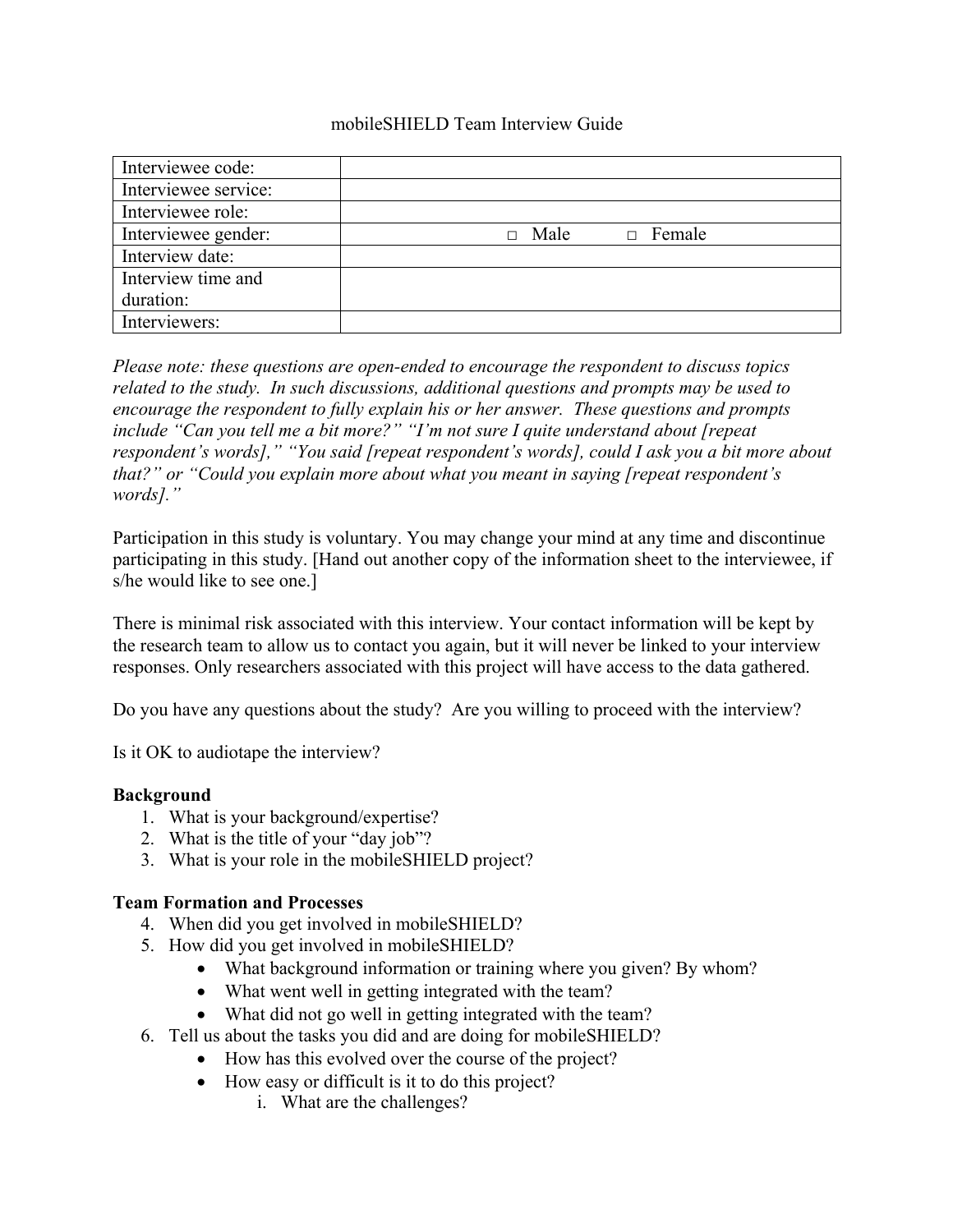- 1. Why is it easy?
	- a. Could you give us specific examples?
	- b. How does it affect you?
- 2. Why is it difficult?
	- a. Could you give us specific examples?
	- b. How does it affect you?
- ii. How does mobileSHIELD impact your workload?
- 7. Did the environment (i.e., where you work and the characteristics of where you work) impact feeling like you were part of the team?
	- From your perspective, was it harder or easier to get started on the project with everyone working from home due to the COVID-19 pandemic?
	- How did the environment impact work in actually developing and deploying the mobileSHIELD unit?
- 8. Tell us about the tools and technology you used during the project?
	- Which tools/technology were most useful to feel like you were part of the team?
		- i. Why?
		- ii. Was it easy or difficult to use?
			- 1. Why?
			- 2. Could you give us specific examples?
	- Which tools did you rely on in actually developing and deploying the mobileSHIELD unit?
		- i. Why?
		- ii. Was it easy or difficult to use?
			- 1. Why?
			- 2. Could you give us specific examples?
- 9. In general, how well is mobileSHIELD organized?
	- What are barriers you experience in the project?
		- i. In the team?
	- What makes it easier for you in the project?
		- i. In the team?
	- How has leadership on the project impacted your work?
		- i. Is there a vision for the project?
			- 1. How clear has it been?
	- Have you felt able to share knowledge, experiment, seek feedback and make mistakes?
		- i. What about the team or project organization made you feel that way?
	- Have you felt empowered to make decisions and act accordingly in the mobileSHIELD project?
- 10. How do you think your background and previous experiences influences your experience in the mobileSHIELD project?
	- What, if anything, would have made you feel more prepared to participate in the mobileSHIELD project?
- 11. What have you liked or enjoyed about mobileSHIELD?
- 12. What have you liked or not enjoyed about mobileSHIELD?
	- How would you improve it?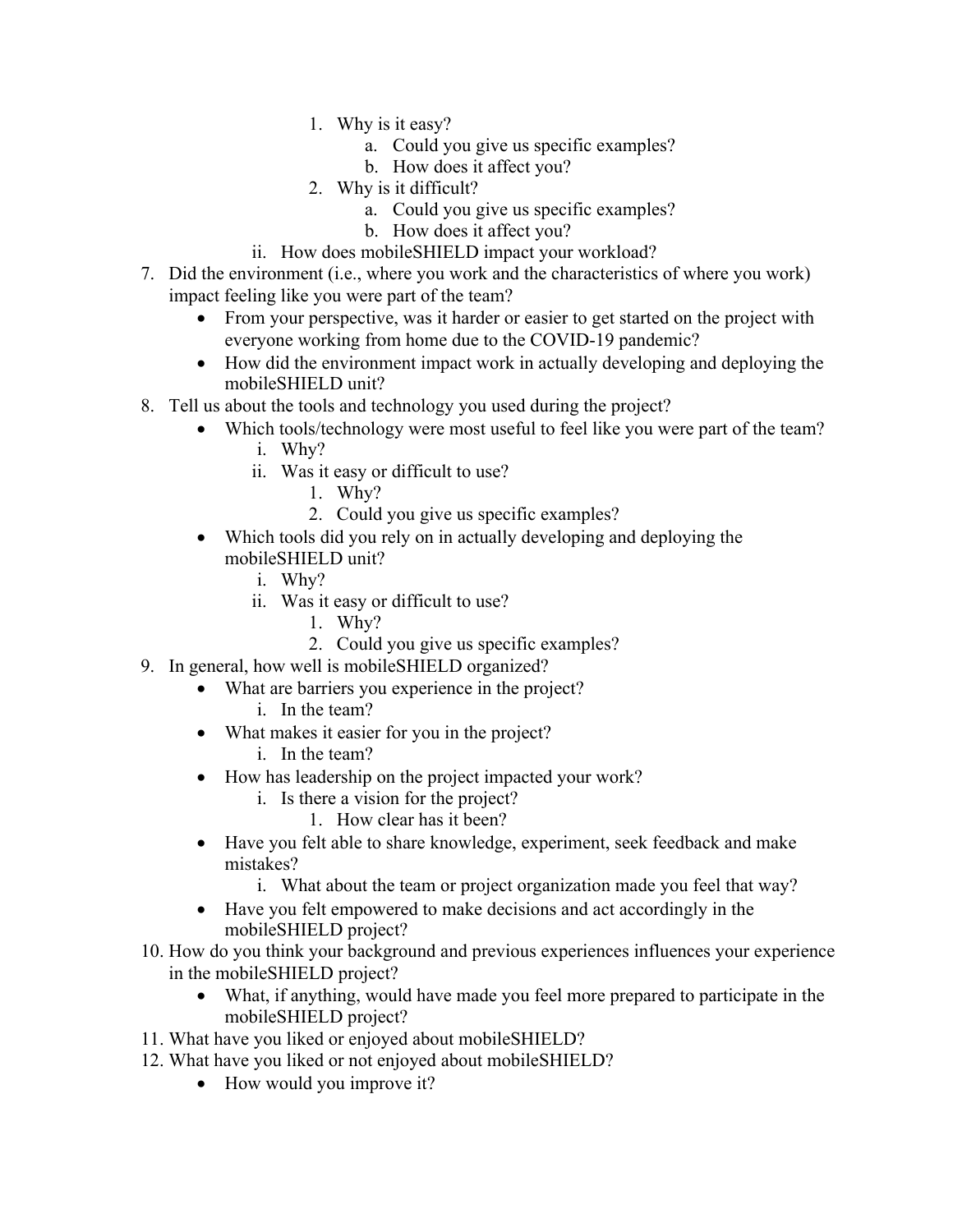# **Design Process/Thinking**

- 1. What were steps you took to understand the overall project or problem? (*problem framing*)
	- How were criteria/constraints established?
- 2. What types of investigations and research did you conduct as part of this project? (*process of building knowledge*)
	- How were lab technicians and workers considered in the design of mobileSHIELD?
	- What other users did you consider?
	- What system considerations were difficult?
- 3. Tell me about the range of ideas you worked with? How did you generate those ideas? (*idea fluency*)
	- Were early ideas difficult to let go?
	- Did you are the team use any brainstorming or divergent thinking techniques?
- 4. How did you represent ideas in this project? (*representing ideas*)
- 5. What were the most difficult decisions you faced in this project? How did you make these decisions? (*making decisions*)
- 6. What sorts of tests and experiments did you perform? (*troubleshooting*)
	- Tell me about prototypes used.
- 7. What was your role in the process of revising ideas? (*iterating*)
	- How did you incorporate feedback?
- 8. What was your process in checking to see if the solutions you were a part of were meeting the overall project goals? (*reflection*)
- 9. What did you like or do you think went well during the design of mobileSHIELD?
- 10. What did you not like or do you think went poorly during the design of mobileSHIELD?